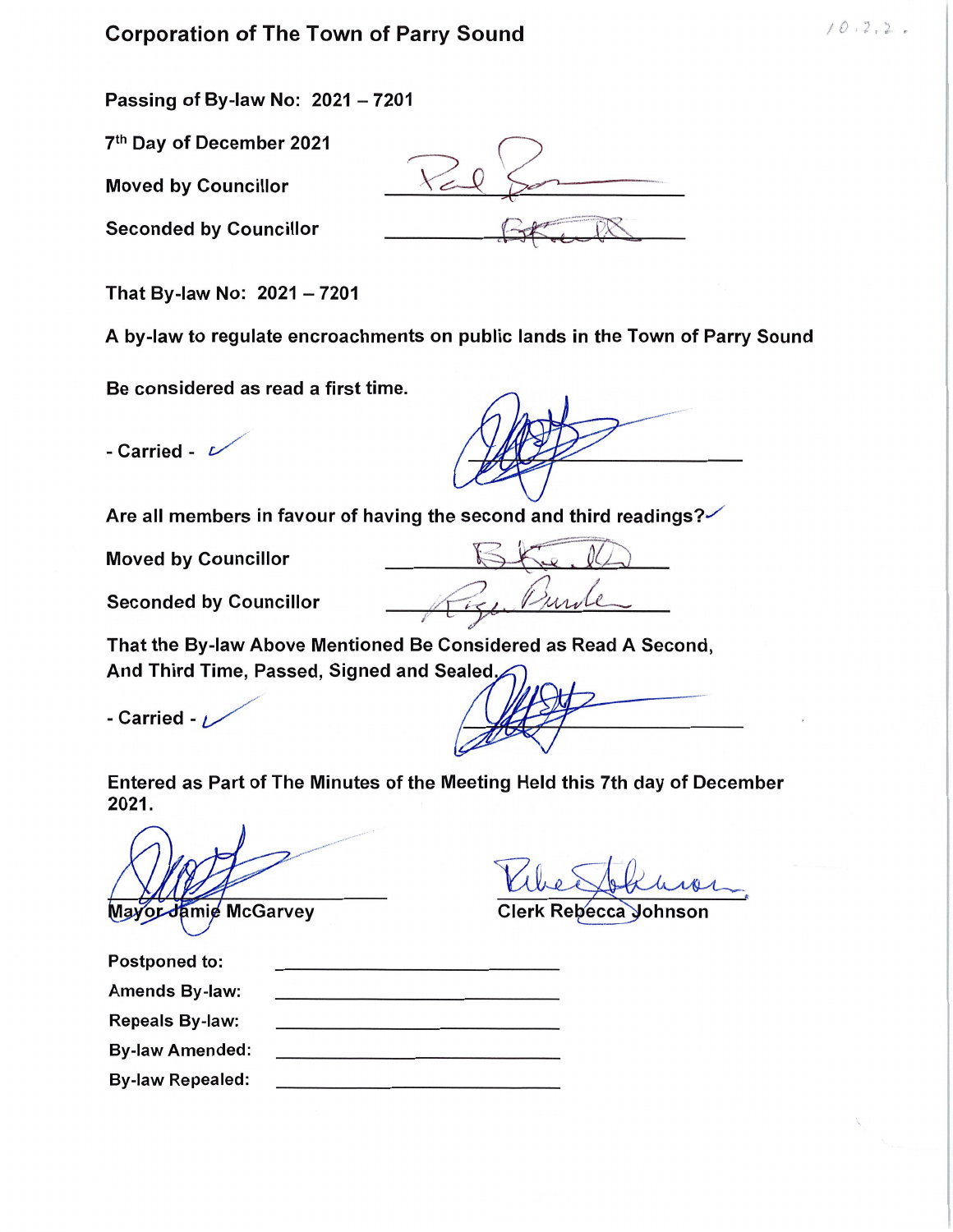**By-law 2021 – 7201**

#### **A by-law to regulate encroachments on public lands in the Town of Parry Sound**

**\_\_\_\_\_\_\_\_\_\_\_\_\_\_\_\_\_\_\_\_\_\_\_\_\_\_\_\_\_\_\_\_\_\_\_\_\_\_\_\_\_**

\_\_\_\_\_\_\_\_\_\_\_\_\_\_\_\_\_\_\_\_\_\_\_\_\_\_\_\_\_\_\_\_\_\_\_\_\_\_\_\_\_

**Whereas** the *Municipal Act, 2001, S.O. 2001, c.25* (hereinafter the "Municipal Act, 2001") provides that a municipality may pass by-laws within the following spheres of jurisdiction: Highways, including parking and traffic on highways at section 11(1) 1; Culture, parks, recreation and heritage at section 11(1) 5 and Structures, including fences and signs at section 11(1) 7; and

**Whereas** section 8 of the Municipal Act, 2001 provides that a municipality has the capacity, rights, powers and privileges of a natural person for the purpose of exercising its authority under the Municipal Act; and

**Whereas** section 9(1) of the Municipal Act, 2001 provides that sections 8 and 11 shall be interpreted broadly so as to confer broad authority on municipalities to (a) enable them to govern their affairs as they consider appropriate, and (b) enhance their ability to respond to municipal issues; and

**Whereas** section 391(c) of the Municipal Act, 2001 provides that a municipality may pass by-laws imposing fees or charges on any class of persons for the use of its property including property under its control; and

**Whereas** section 446(1) of the Municipal Act, 2001 provides that a municipality may proceed to do things at a person's expense which that person is otherwise required to do under a by-law or otherwise but has failed to do; and

**Whereas** section 446(3) of the Municipal Act, 2001 provides that the costs incurred by a municipality in doing a thing or matter under section 446(1) may be recovered by adding the costs to the tax roll and collecting them in the same manner as taxes; and

**Now therefore** t**he Council of the Corporation of the Town of Parry Sound enacts as follows**:

#### **Definitions**

- 1. In this by-law,
	- (a) *"boulevard"* means that part of a Highway that is not used, or intend to be used, for vehicular travel by the general public, and is situated between the travelled portion of the road and the adjoining property line;
	- (b) "*easement"* means an interest in land owned by another person, consisting in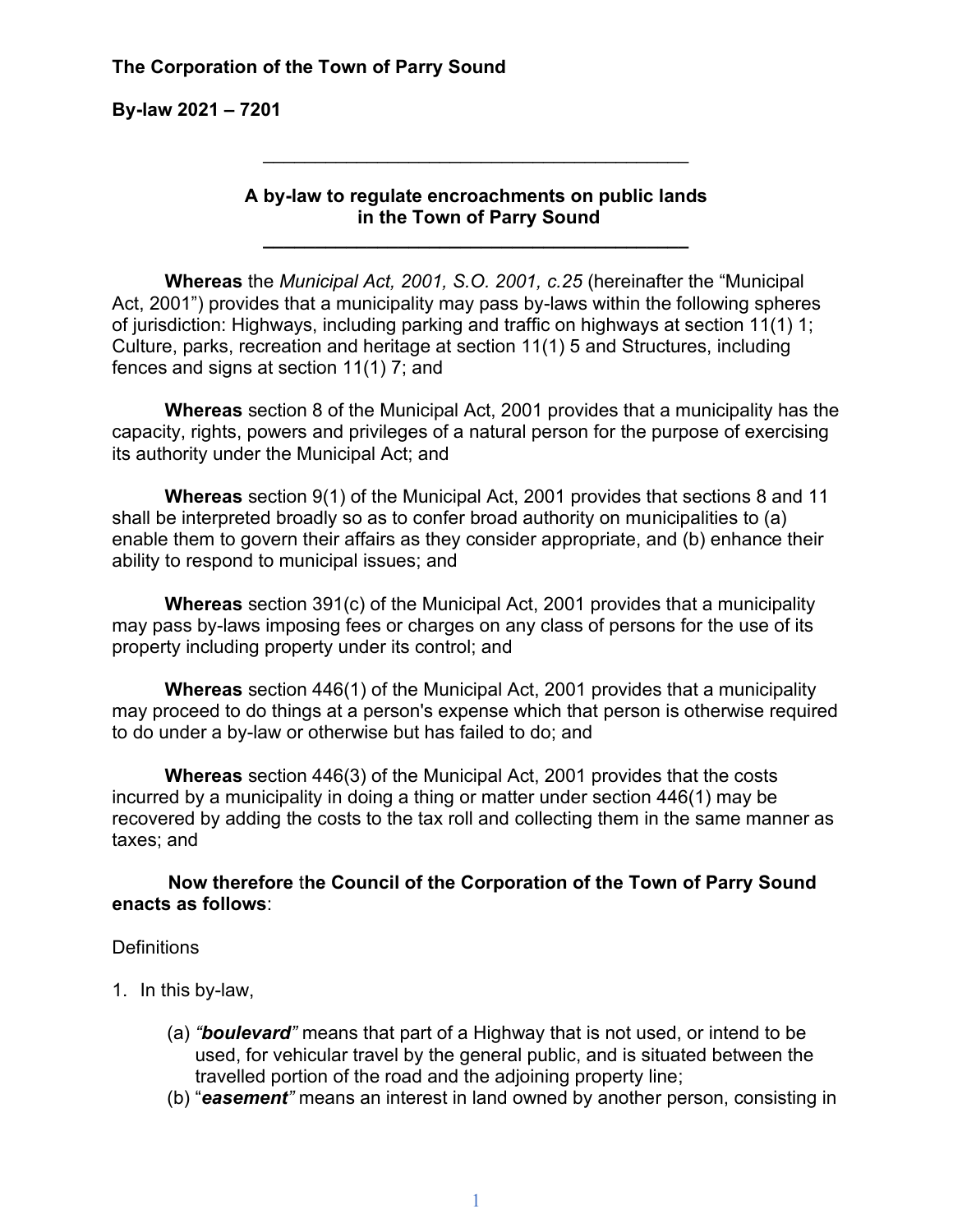#### **By-law 2021 – 7201**

the right to use or control the land, or an area above or below it, for a specific limited purpose, but does not include an interest created by a licence;

- (c) *"encroachment"* means any structure, building, personal property or improvement of or upon land and without limiting the generality of the foregoing includes landscaping, vegetation, walkways and driveways**;**
- (d) *"encroachment agreement"* means a written agreement entered into by the Town with a person allowing an encroachment on public lands;
- (e) **"***expenses***"** means any and all sums of money actually spent or required to be spent by the Town, and shall include but not be limited to all charges, costs, administrative fees, HST, outlays, legal fees and losses;
- (f) **"***highway***"** means a common and public highway, street, avenue, parkway, driveway, square, place, bridge, viaduct or trestle, any part of which is intended for or used by the general public for the passage of vehicles and includes the area between the lateral property lines thereof;
- (g) **"notice"** means any notice required to be given by the Town to the owner with respect to this by-law, such Notice shall either be delivered or sent by registered mail to the owner's address. A Notice includes an order issued under sections 444 and 445 of the Municipal Act 2001, as amended. In the event such Notice is mailed, it is deemed delivered on the third business day after mailing;
- (h) **"***owner***"** means the registered owner of a parcel of property as such person is described in the records of the land registry office;
- (i) **"***person***"** means an individual, partnership, association, firm or corporation, business entity or club, incorporated group or organization, federal or provincial government, crown agents, school boards and regional municipalities, to whom the context can apply in accordance with the *Interpretation Act* of Ontario, as amended, but specifically excludes the Town;
- (j) **"***personal property***"** means any object or item of property other than real property;
- (k) **"***premises***"** means a parcel of real property under registered ownership and includes all buildings and structures thereon;
- (l) **"***property"* means a building or structure or part of a building or structure and includes the lands and premises appurtenant thereto and all mobile structures, outbuildings, fences and erections thereon and includes vacant property;
- (m)**"***public lands***"** means lands owned by, leased, licensed to or under the management of the Town, and shall include but not be limited to any public highway, road, street, avenue, parkway, lane, alley, square, place, viaduct or trestle, water, thoroughfare, way or bridge, park, woodland, greenbelt, storm water management facility, open space, municipal golf course or cemetery, and all parts thereof, including any surface, grassed area, boulevard, ditch, curb, gutter and sidewalk;
- (n) **"***right-of-way***"** means a person's legal right, established by usage or by contract, to pass through grounds or property owned by another person;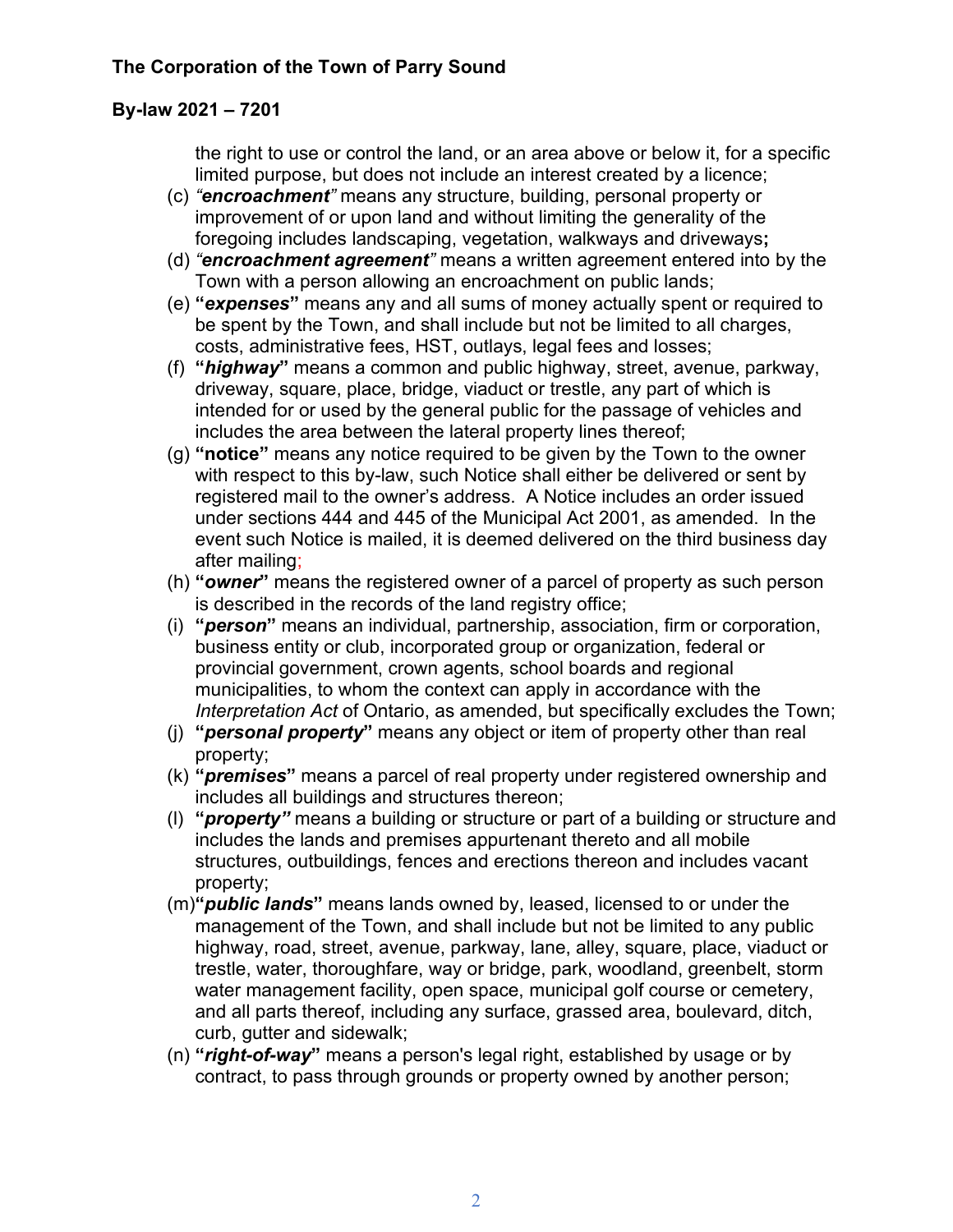## **By-law 2021 – 7201**

- (o) **"***unauthorized encroachment***"** means any encroachment not authorized by this bylaw, any other by-law, statute, regulation, policy, resolution of the Town, or by an encroachment agreement;
- (p) "*Town"* means The Corporation of the Town of Parry Sound.

### Encroachments Prohibited

- 2. No person shall erect, place, install, maintain or carry on, or cause to be erected, placed, installed, maintained, or carried on an encroachment of any kind on public lands, or on any right-of-way or easement in favour of the Town, except as permitted by this by-law or the express terms of the easement.
- 3. Notwithstanding section 2, the provisions of this by-law do not apply to the following classes of encroachments:
	- a. Signs, as authorized by the Town of Parry Sound Sign By-law;
	- b. Mailboxes belonging to the Canada Post Corporation or any of its agents;
	- c. Encroachments permitted as a result of a written and signed agreement with the Town, other than an encroachment agreement;
	- d. Encroachments arising from surface changes made in connection with residential driveways, provided such encroachments do not:
		- i. Alter the established elevation of the public lands or public highway lands leading to the residential driveway; or
		- ii. Results in the breach of any other municipal by-law or regulation.

The Town shall not bear any responsibility for any form of damage or deterioration occurring to these encroachments, howsoever or whenever caused, and the current property owner using the residential driveway shall cause such repairs to be made to the encroachments as may be necessary, at the property owner's sole cost and expense.

## Application for Encroachment

- 4. (a) Any person requesting authorization to erect, place, install, maintain or carry on an encroachment on public lands shall be required to submit an application to the Town seeking permission to do so, along with payment of the non-refundable application fee.
	- (b) Where an application to erect, place, install, maintain, or carry on an encroachment has been approved then the applicant must complete an encroachment agreement with the Town.
	- (c) Where an applicant fails to pay the applicable fees or fails to execute an encroachment agreement within 60 calendar days of submitting the application then the applicant shall be deemed to have abandoned his or her application.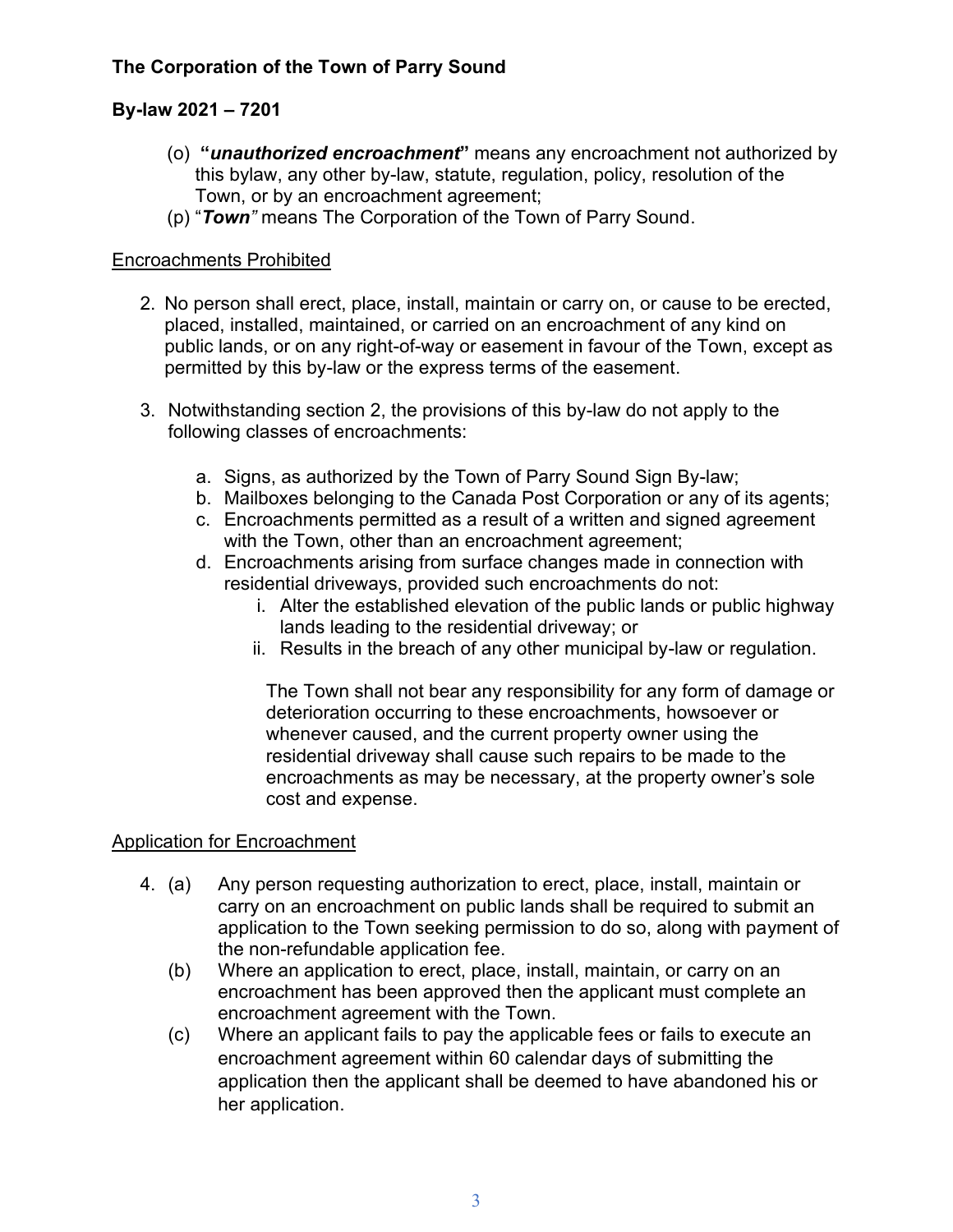## **By-law 2021 – 7201**

## **Liability**

- 5. The provisions of this by-law shall not be construed as relieving or limiting the responsibility or liability of any person who has lawfully or unlawfully erected, placed, installed, maintained or continued an encroachment from any personal injury, including injury resulting in death or property damage resulting from such encroachment, or from acts or omissions of such person, or his or her agents, employees or contractors, in the erection, placement, installation, maintenance, continuation or removal of the encroachment. Likewise, provisions of this by-law shall not be construed as acceptance by the Town, its officers, employees, or agents of any responsibility or liability whatsoever by reason of allowing an encroachment, approving the request for an encroachment agreement, or removing an unauthorized encroachment.
- 6. The Town is not responsible for any damages, losses or injuries caused by or to an encroachment. For further clarity, the Town is not responsible for any damages caused to an encroachment as a result of the Towns operations, including but not limited to ploughing, grass cutting, boulevard tree maintenance, or the repair and maintenance of the Town's infrastructure.

## Indemnification

7. In addition to any obligations under an encroachment agreement the holder of such agreement shall be jointly and severally responsible to indemnify the Town, its officers, employees, and agents from all losses, damages, costs, expenses, claims, demands, actions, lawsuits, or other proceedings of every nature and kind arising from, and in consequence of, the erection, placement, installation, maintenance, continuation, or removal of an unauthorized encroachment.

## **Registration**

8. Where deemed appropriate by Town staff, an encroachment agreement may be registered against title to the applicant's property with the land registry office and all expense in doing so shall be paid in advance by the owner applying for the agreement.

## No Vested Right

9. The execution of an encroachment agreement in respect of an encroachment does not create any vested right in the public lands on behalf of the owner or occupant of the property to which the encroachment is appurtenant, or in any other person, and the encroachment agreement may be terminated or suspended in accordance with the terms set out in this by-law or in the encroachment agreement.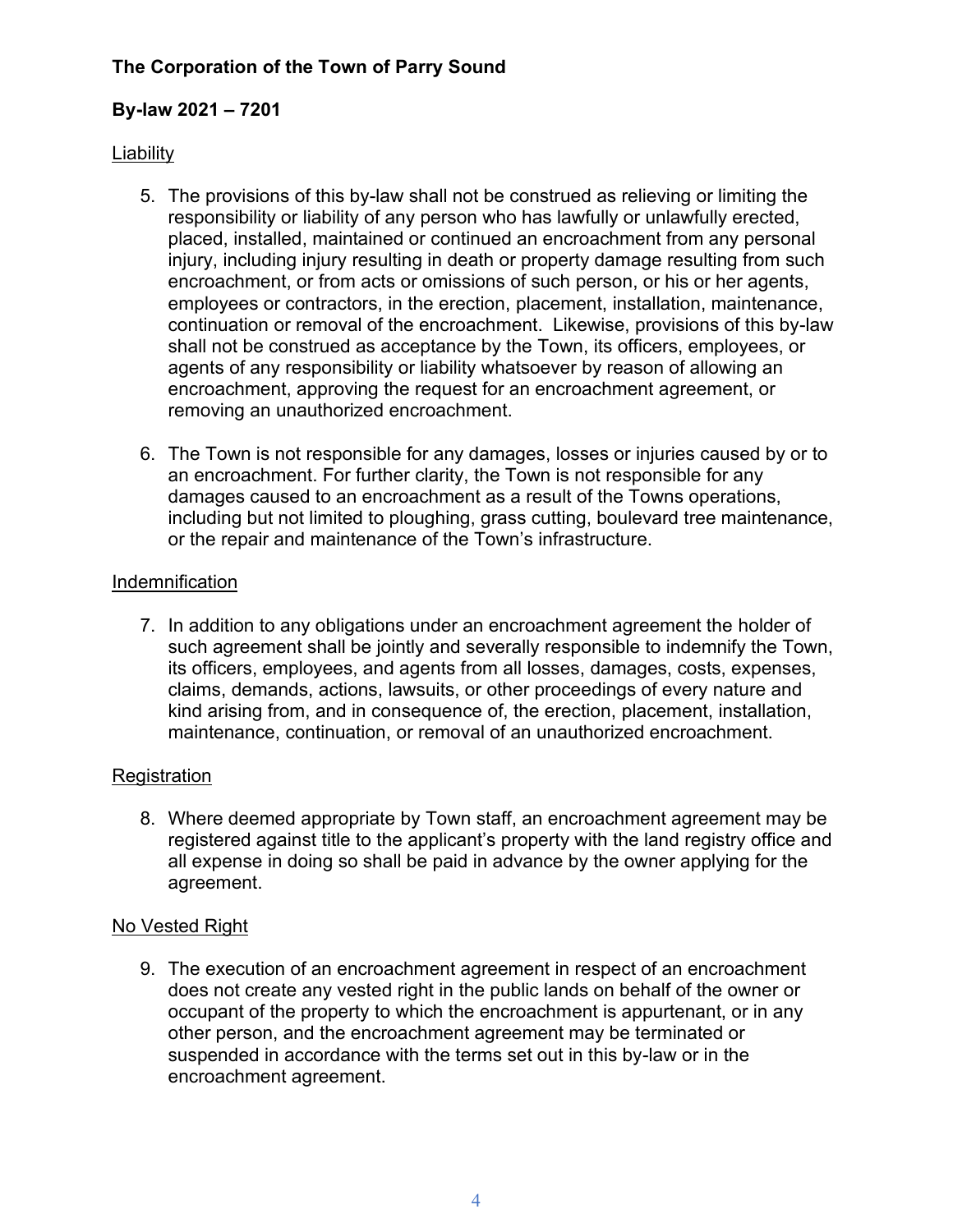## **By-law 2021 – 7201**

#### Access to Encroachments

10.No person shall obstruct, hinder, or interfere with the free access to any encroachment by an employee, officer, or agent of the Town.

#### Removal and Restoration

- 11.Where the Town becomes aware of an unauthorized encroachment on Town property, notice may be given in writing to the owner of the property to which an unauthorized encroachment is appurtenant and/or to any person who constructed, installed, maintains and/or uses such encroachment, to forthwith remove, fill in or close up the encroachment and to restore the public lands to their former condition at the expense of the owner and in addition to any other remedies, such expenses may be recovered in full in the manner provided in Section 17
- 12.Where the Town becomes aware of an unauthorized encroachment on Town property that, in the opinion of Town staff poses an imminent safety hazard, without notice to the owner, using their own forces or independent contractors may remove, fill in, close up and secure the unauthorized encroachment and restore the public lands to their former condition at the expense of the owner and/or any person who constructed, installed, maintains, and/or uses such encroachment and such expense to be recovered in full in the manner provided in Section 17.
- 13.Where the notice referenced in section 11 or 12 is not complied with the Town may on behalf of the owner and/or any person who constructed, installed, maintains and/or uses such encroachment, remove, fill in or close up the unauthorized encroachment and restore the public lands to their former condition at the expense of the owner and/or any person who constructed, installed, maintains, and/or uses such encroachment and such expense to be recovered in full in the manner provided in Section 17.
- 14.Any materials or structures forming part of or attached to the encroachment and removed by the Town may either be deposited at the owner's premises (if applicable) or be stored for thirty (30) days at the owner's expense and/or at the expense of any person who constructed, installed, maintains and/or uses such encroachment, such expense to be recovered in full. Any item so stored and not claimed within the said thirty (30) day period shall be disposed of by the Town in such manner as it deems appropriate.

## Failing to Maintain an Encroachment

15.Where the owner fails to maintain an encroachment in accordance with the provisions of this by-law or an encroachment agreement the Town may send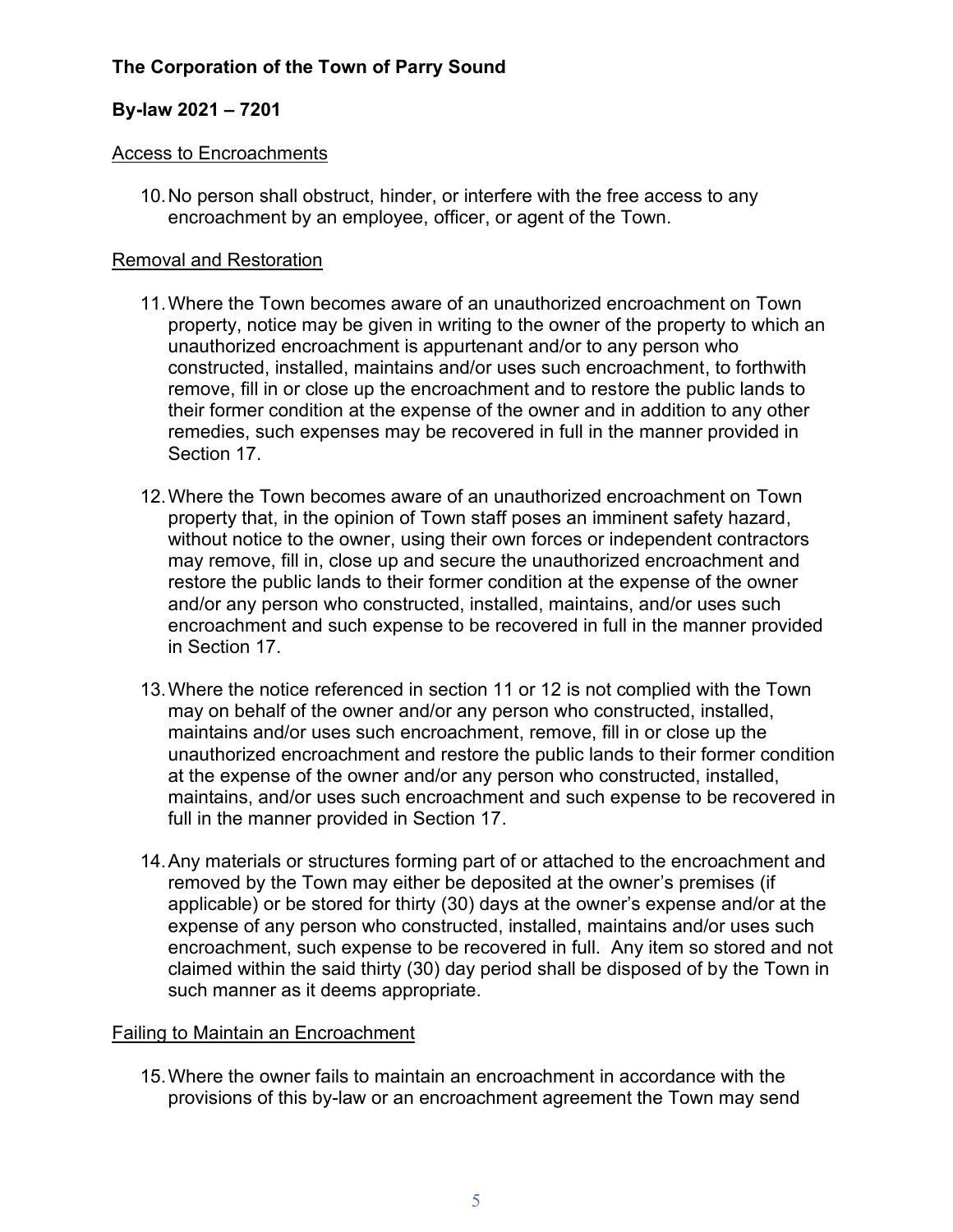#### **By-law 2021 – 7201**

Notice to the owner advising of the deficiency resulting in non-compliance and of the period of time provided to the owner to bring the encroachment into compliance.

16.Where the owner fails to bring an encroachment into compliance in accordance with the Notice issued the Town may on behalf of the owner remove the encroachment and bring the public lands to a standard acceptable to the Town at the expense of the owner and such expense to be recovered in full in the manner provided in Section 17.

#### Recovery of Expenses

17.All expenses incurred by the Town in connection with the enforcement of this bylaw shall be paid within thirty (30) days of their billing date, and in the event of failure to pay the entire amount due within the said thirty (30) days the outstanding balance of the invoice may thereafter be added to the tax roll as of the year in which the expenses were billed.

#### Penalty

18.Every person who contravenes any of the provisions of this by-law is guilty of an offence and on conviction is liable to pay a fine, exclusive of costs, as provided for in the *Provincial Offences Act, R.S.O. 1990, c P.33*, as amended.

#### **Enforcement**

19.A municipal by-law enforcement officer acting under this by-law may enter and inspect all buildings, structures or parts thereof that are subject to this by-law at any reasonable time for the purposes of determining whether there is compliance with this by-law.

#### **Severability**

20.If any section or sections of this By-law or parts thereof are found in any court of law to be illegal or beyond the power of Council to enact, such section or sections or parts of this By-law shall be deemed to be separate and independent there from and to be enacted as such.

#### Conflict with Other By-laws

21.If a provision of this by-law conflicts with an Act or regulation or another by-law the provision that is the most restrictive shall prevail.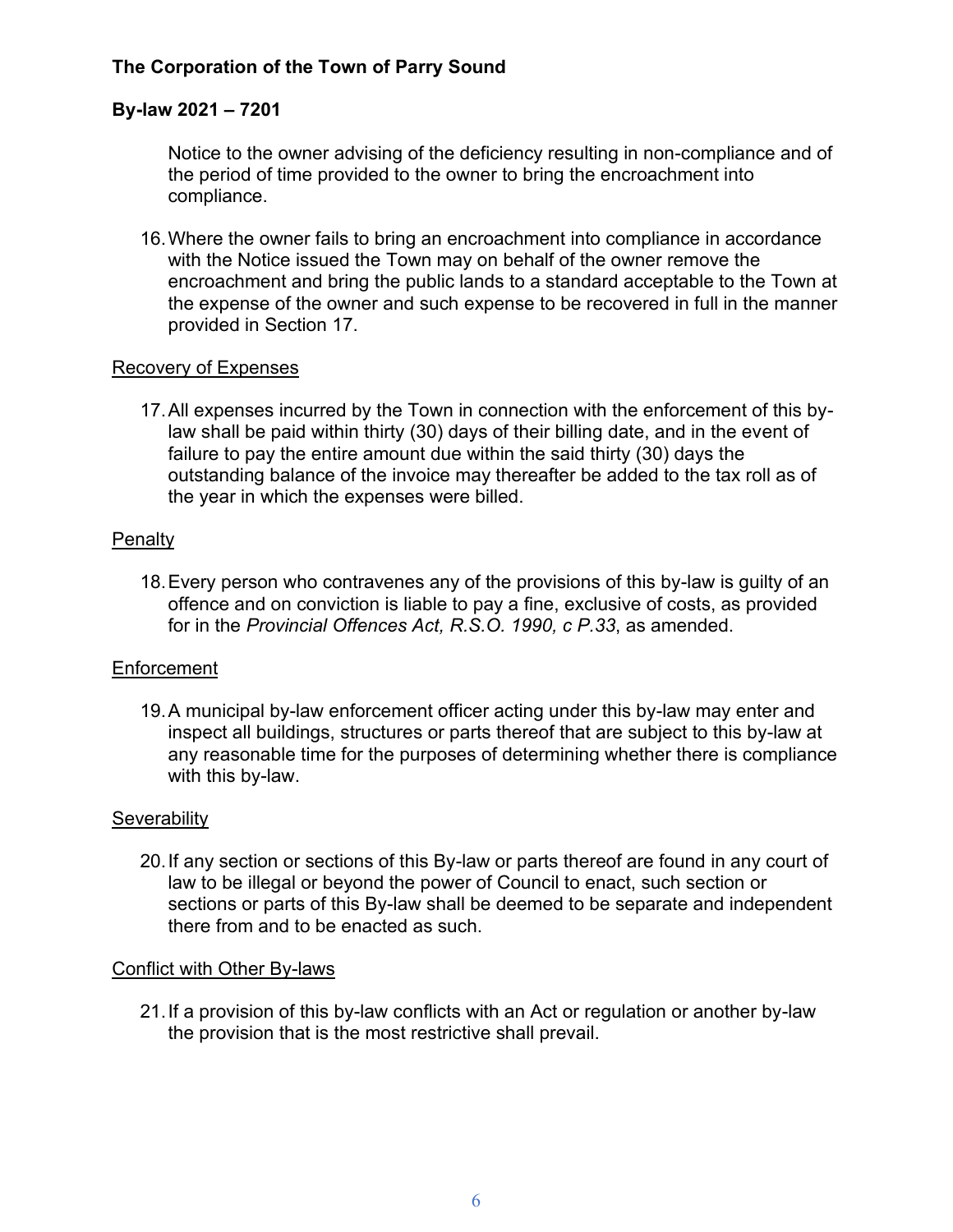By-law <sup>2021</sup> - <sup>7201</sup>

Read a First time this 7<sup>th</sup> day of December 2021.

Mayor Jamie McGarvey CIerk Rebecca Johnson

Read a Second and Third time, Passed, Signed and Sealed This 7<sup>th</sup> day of December 2021.

che

Mayor Jamie McGarvey Clerk Rebecca Johnson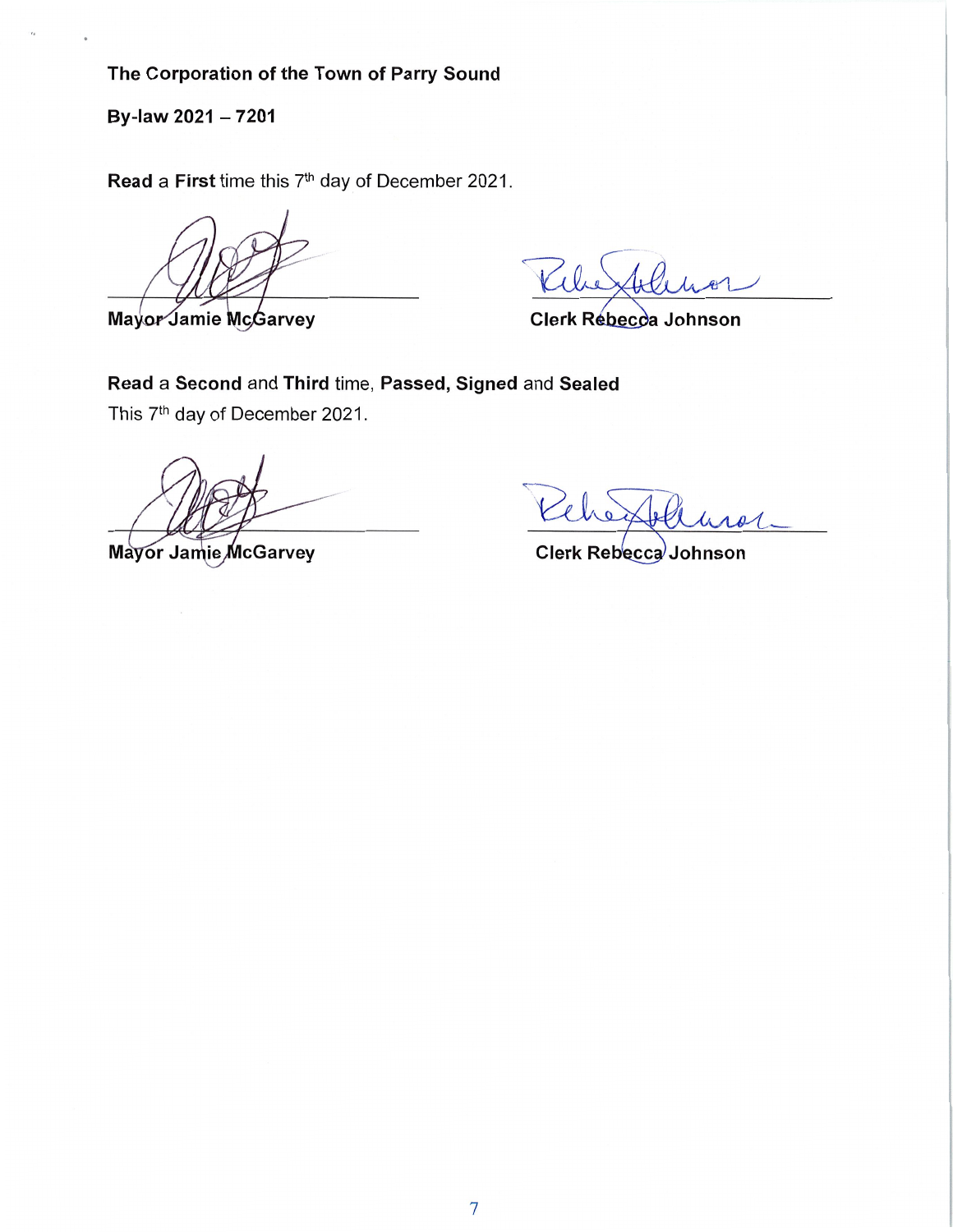

**Application for Encroachment Agreement** 

| <b>Applicant</b>                                                           |                                                |
|----------------------------------------------------------------------------|------------------------------------------------|
|                                                                            |                                                |
|                                                                            |                                                |
|                                                                            |                                                |
|                                                                            | Postal Code: _________________________________ |
|                                                                            |                                                |
|                                                                            |                                                |
| If the applicant is not the owner, please provide owner information below: |                                                |
| <b>Encroachment Location</b>                                               |                                                |
|                                                                            |                                                |
| Please describe the type of encroachment.                                  |                                                |
|                                                                            |                                                |
|                                                                            |                                                |
|                                                                            |                                                |
|                                                                            |                                                |
|                                                                            |                                                |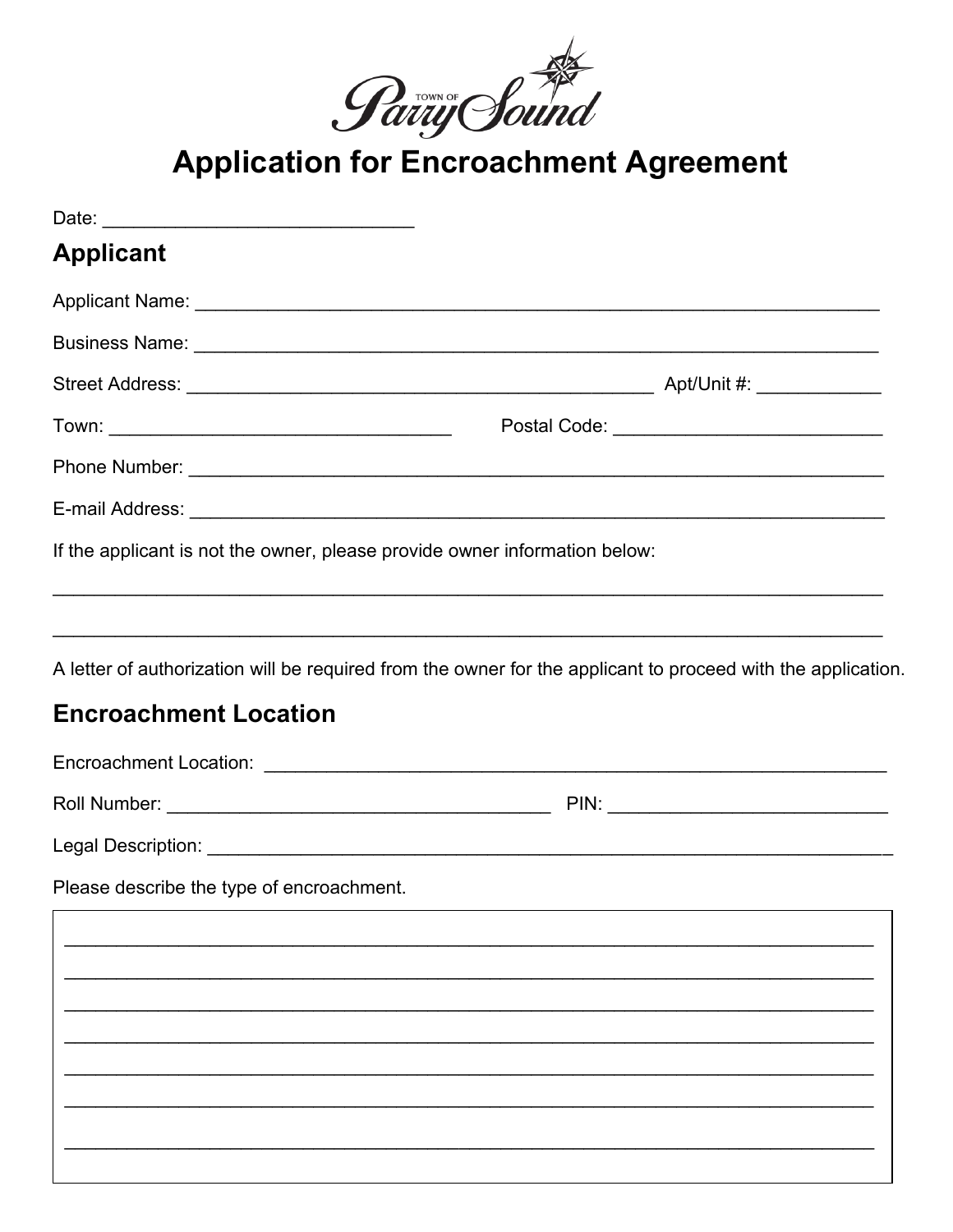

alternatives have been deemed unreasonable.

\_\_\_\_\_\_\_\_\_\_\_\_\_\_\_\_\_\_\_\_\_\_\_\_\_\_\_\_\_\_\_\_\_\_\_\_\_\_\_\_\_\_\_\_\_\_\_\_\_\_\_\_\_\_\_\_\_\_\_\_\_\_\_\_\_\_\_\_\_\_\_\_\_\_\_\_\_\_

\_\_\_\_\_\_\_\_\_\_\_\_\_\_\_\_\_\_\_\_\_\_\_\_\_\_\_\_\_\_\_\_\_\_\_\_\_\_\_\_\_\_\_\_\_\_\_\_\_\_\_\_\_\_\_\_\_\_\_\_\_\_\_\_\_\_\_\_\_\_\_\_\_\_\_\_\_\_

\_\_\_\_\_\_\_\_\_\_\_\_\_\_\_\_\_\_\_\_\_\_\_\_\_\_\_\_\_\_\_\_\_\_\_\_\_\_\_\_\_\_\_\_\_\_\_\_\_\_\_\_\_\_\_\_\_\_\_\_\_\_\_\_\_\_\_\_\_\_\_\_\_\_\_\_\_\_

\_\_\_\_\_\_\_\_\_\_\_\_\_\_\_\_\_\_\_\_\_\_\_\_\_\_\_\_\_\_\_\_\_\_\_\_\_\_\_\_\_\_\_\_\_\_\_\_\_\_\_\_\_\_\_\_\_\_\_\_\_\_\_\_\_\_\_\_\_\_\_\_\_\_\_\_\_\_

\_\_\_\_\_\_\_\_\_\_\_\_\_\_\_\_\_\_\_\_\_\_\_\_\_\_\_\_\_\_\_\_\_\_\_\_\_\_\_\_\_\_\_\_\_\_\_\_\_\_\_\_\_\_\_\_\_\_\_\_\_\_\_\_\_\_\_\_\_\_\_\_\_\_\_\_\_\_

Please provide a drawing of the encroachment. Identify the location and dimensions of all existing surface features between the property line and the road.